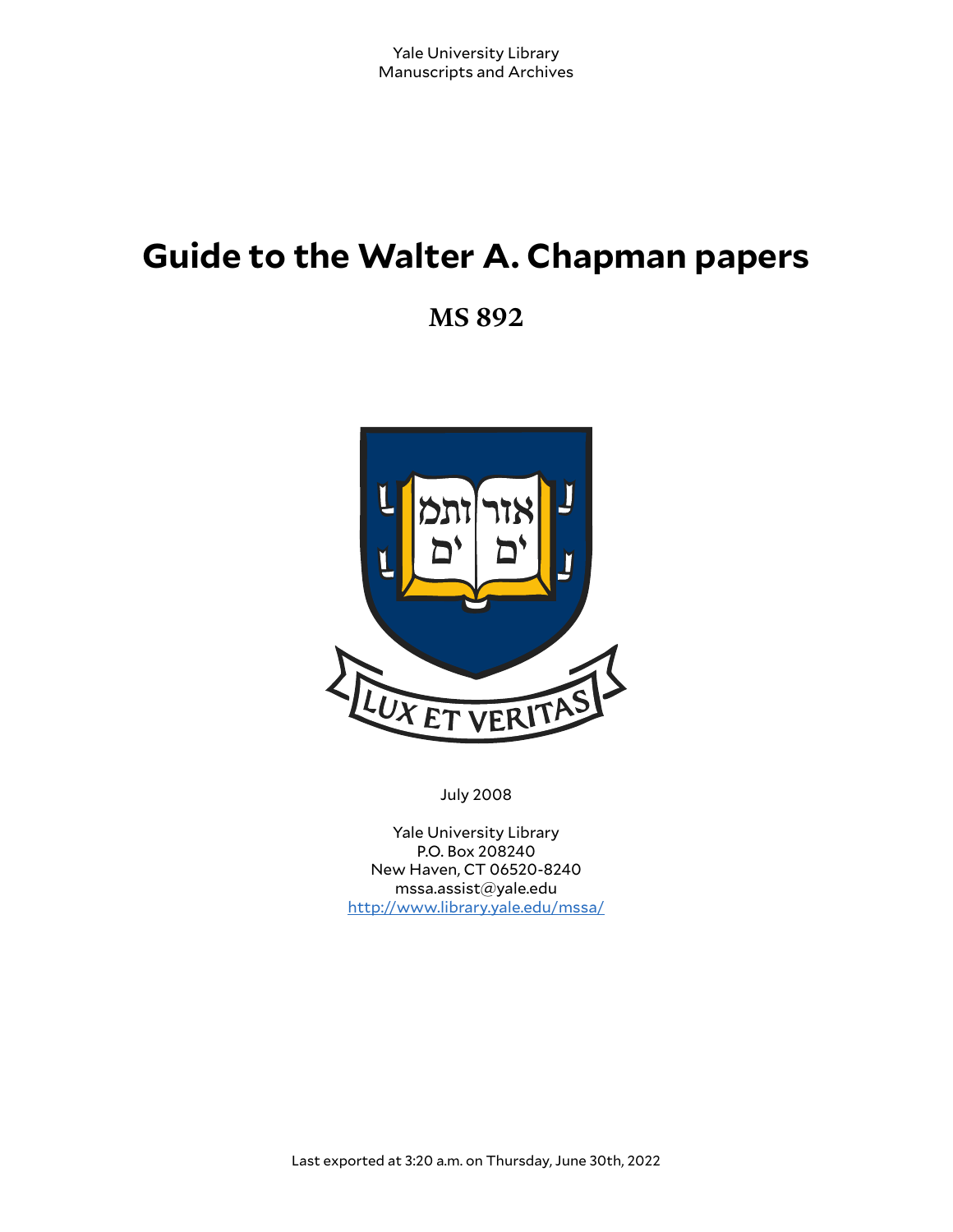## **Table of Contents**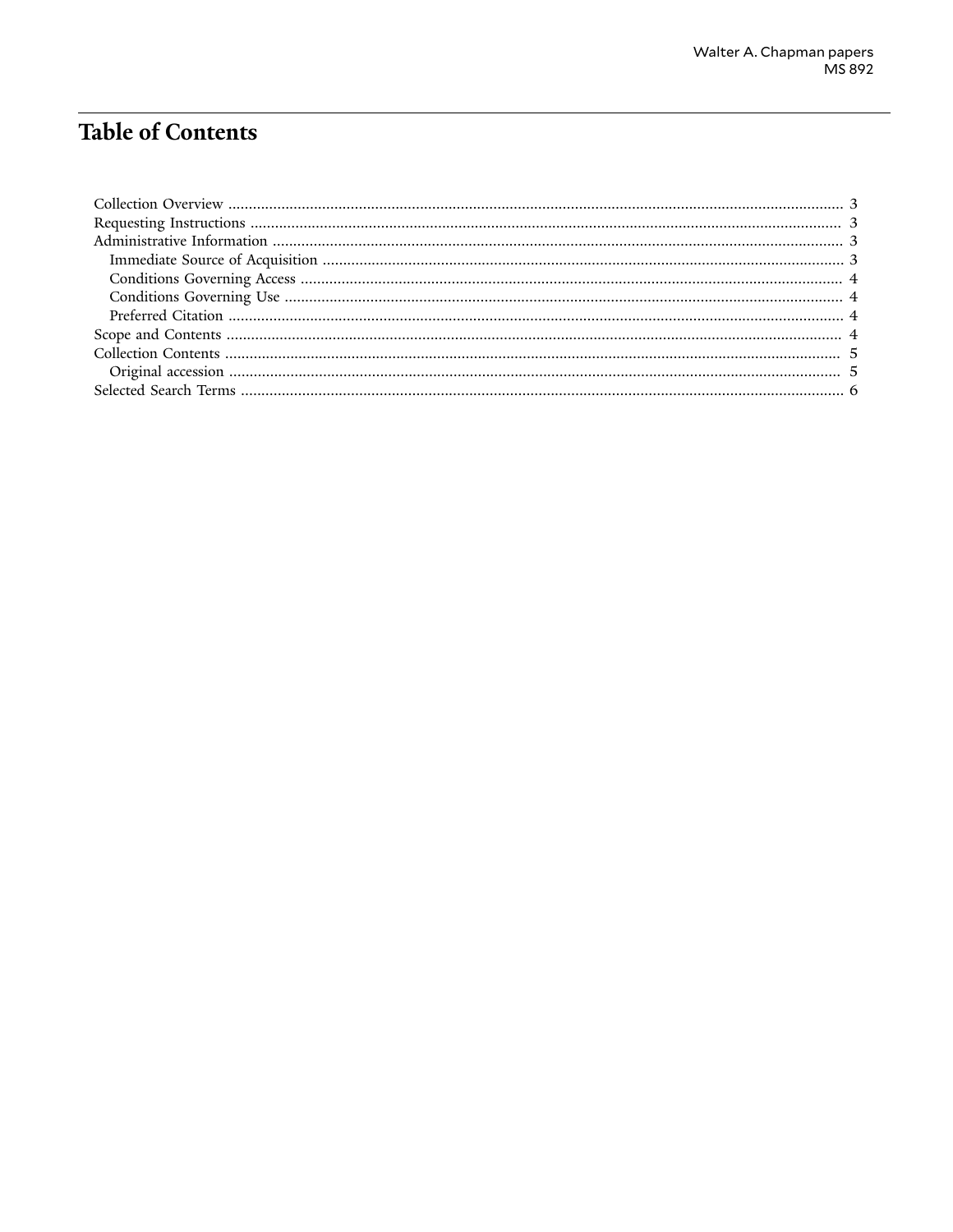## <span id="page-2-0"></span>**Collection Overview**

|                                        | <b>REPOSITORY:</b> Manuscripts and Archives<br><b>Yale University Library</b><br>P.O. Box 208240<br>New Haven, CT 06520-8240<br>mssa.assist@yale.edu<br>http://www.library.yale.edu/mssa/                                                                                                                                                                                                                                                                                          |
|----------------------------------------|------------------------------------------------------------------------------------------------------------------------------------------------------------------------------------------------------------------------------------------------------------------------------------------------------------------------------------------------------------------------------------------------------------------------------------------------------------------------------------|
| <b>CALL NUMBER: MS 892</b>             |                                                                                                                                                                                                                                                                                                                                                                                                                                                                                    |
|                                        | <b>CREATOR:</b> Chapman, Walter A., d. 1865                                                                                                                                                                                                                                                                                                                                                                                                                                        |
|                                        | <b>TITLE:</b> Walter A. Chapman papers                                                                                                                                                                                                                                                                                                                                                                                                                                             |
|                                        | <b>DATES: 1856-1865</b>                                                                                                                                                                                                                                                                                                                                                                                                                                                            |
| PHYSICAL DESCRIPTION: 0.25 linear feet |                                                                                                                                                                                                                                                                                                                                                                                                                                                                                    |
| <b>LANGUAGE: English</b>               |                                                                                                                                                                                                                                                                                                                                                                                                                                                                                    |
|                                        | <b>SUMMARY:</b> Letters and diary of Walter A. Chapman (1840-1865) describing his<br>experience as a member of the 36th regiment, his participation in numerous<br>battles (1862-1864), and the hardships of camp life due to shortages of food,<br>clothing, and medicines. In 1864 he became lieutenant of a brigade of black<br>troops and describes their conduct in a battle at Blakely, Alabama in April,<br>1865. The diary covers the period January, 1863 to March, 1864. |
|                                        | <b>ONLINE FINDING AID:</b> To cite or bookmark this finding aid, please use the following link: https://<br>hdl.handle.net/10079/fa/mssa.ms.0892                                                                                                                                                                                                                                                                                                                                   |

## <span id="page-2-1"></span>**Requesting Instructions**

To request items from this collection for use in the Manuscripts and Archives reading room, please use the request links in the HTML version of this finding aid, available at [https://hdl.handle.net/10079/fa/](https://hdl.handle.net/10079/fa/mssa.ms.0892) [mssa.ms.0892](https://hdl.handle.net/10079/fa/mssa.ms.0892).

To order reproductions from this collection, please go to [http://www.library.yale.edu/mssa/](http://www.library.yale.edu/mssa/ifr_copy_order.html) [ifr\\_copy\\_order.html.](http://www.library.yale.edu/mssa/ifr_copy_order.html) The information you will need to submit an order includes: the collection call number, collection title, series or accession number, box number, and folder number or name.

Key to the container abbreviations used in the PDF finding aid:

- b. box<br>f. fold
- folder

## <span id="page-2-2"></span>**Administrative Information**

## <span id="page-2-3"></span>**Immediate Source of Acquisition**

Gift of S. W. Chapman, 1944.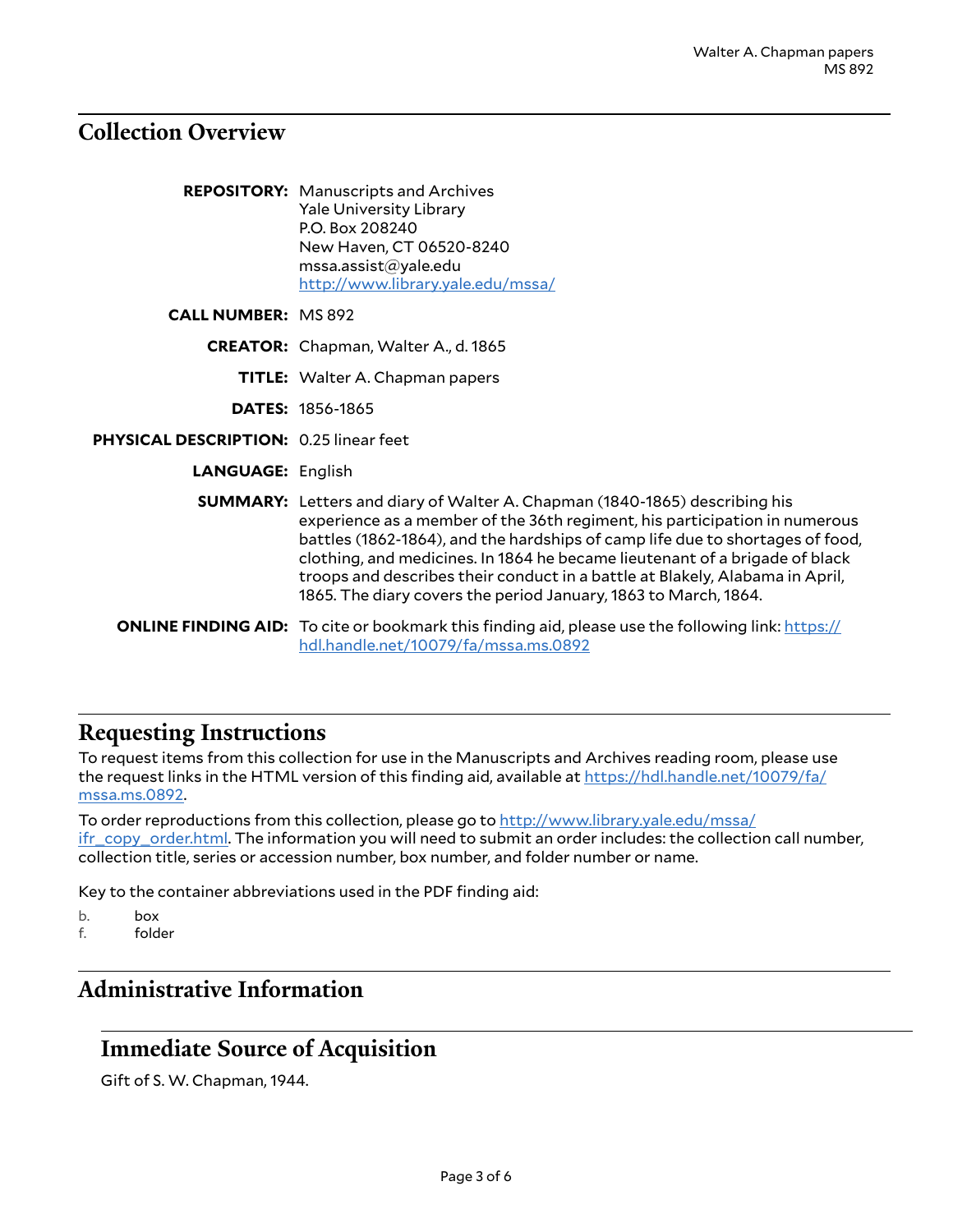## <span id="page-3-0"></span>**Conditions Governing Access**

The materials are open for research.

## <span id="page-3-1"></span>**Conditions Governing Use**

Unpublished materials authored or otherwise produced by the creator(s) of this collection are in the public domain. There are no restrictions on use. Copyright status for other collection materials is unknown. Transmission or reproduction of materials protected by U.S. Copyright Law (Title 17, U.S.C.) beyond that allowed by fair use requires the written permission of the copyright owners. Works not in the public domain cannot be commercially exploited without permission of the copyright owners. Responsibility for any use rests exclusively with the user.

## <span id="page-3-2"></span>**Preferred Citation**

Walter A. Chapman Papers (MS 892). Manuscripts and Archives, Yale University Library.

## <span id="page-3-3"></span>**Scope and Contents**

The Civil War letters and diary or Walter A. Chapman (1840-1865) make up the bulk of this collection and detail the experiences or the common soldiers in the Union Army, chronically short of food and clothing, suffering from a battery of illnesses and lack of medical aid, bitter against politicians and their prolongation of the war, but fervent partisans of their officers and fellow soldiers.

In September of 1862 Walter Chapman, of Charlestown, Massachusetts, joined the 36th Regiment of the Massachusetts Volunteers, which served under General Burnside through Grant 's western campaign of 1862-1864. In these years Chapman fought and described the fighting at Fredericksburg, Champion's Hill, Black River, Vicksburg, Campbell's Station, Knoxville, the Battle of the Wilderness, and others. He recorded at the same time in a lively fashion his lire in camp and on campaign, and his daily foraging and other means of supplementing his inadequate diet and wardrobe, and his opinions, of the conduct of the war. His diary includes a list of prices for clothing and equipment in camp in 1862, and he makes frequent note of the price of food and other necessities.

Chapman was sent home in March of 1864 on recruiting service and afterwards rejoined the army, serving as sergeant and later lieutenant in a brigade of black troops fighting in the deep south. At first sceptical about the troops, after battles such as that at Blakely, Alabama, in April of 1865, he was convinced that the black soldier "has shown himself, on the battlefield, to be the equal of the best soldiers that ever stepped" (1865 Apr 16).

Chapman was killed on May 25, 1865, in an explosion of a warehouse in Mobile, Alabama.

Aside from his letters and diary, Chapman's Civil War papers include a newspaper clipping of his letter to his parents about the siege of Knoxville and a list of battles fought by the 36th Regiment and a list of the men in his company. Also in the collection are a few 1859 letters from a Charlestown friend discussing local news, a poem and essay about religion written by Chapman, and several receipts and other miscellaneous items.

These papers were donated to Yale University by S. W. Chapman in 1944.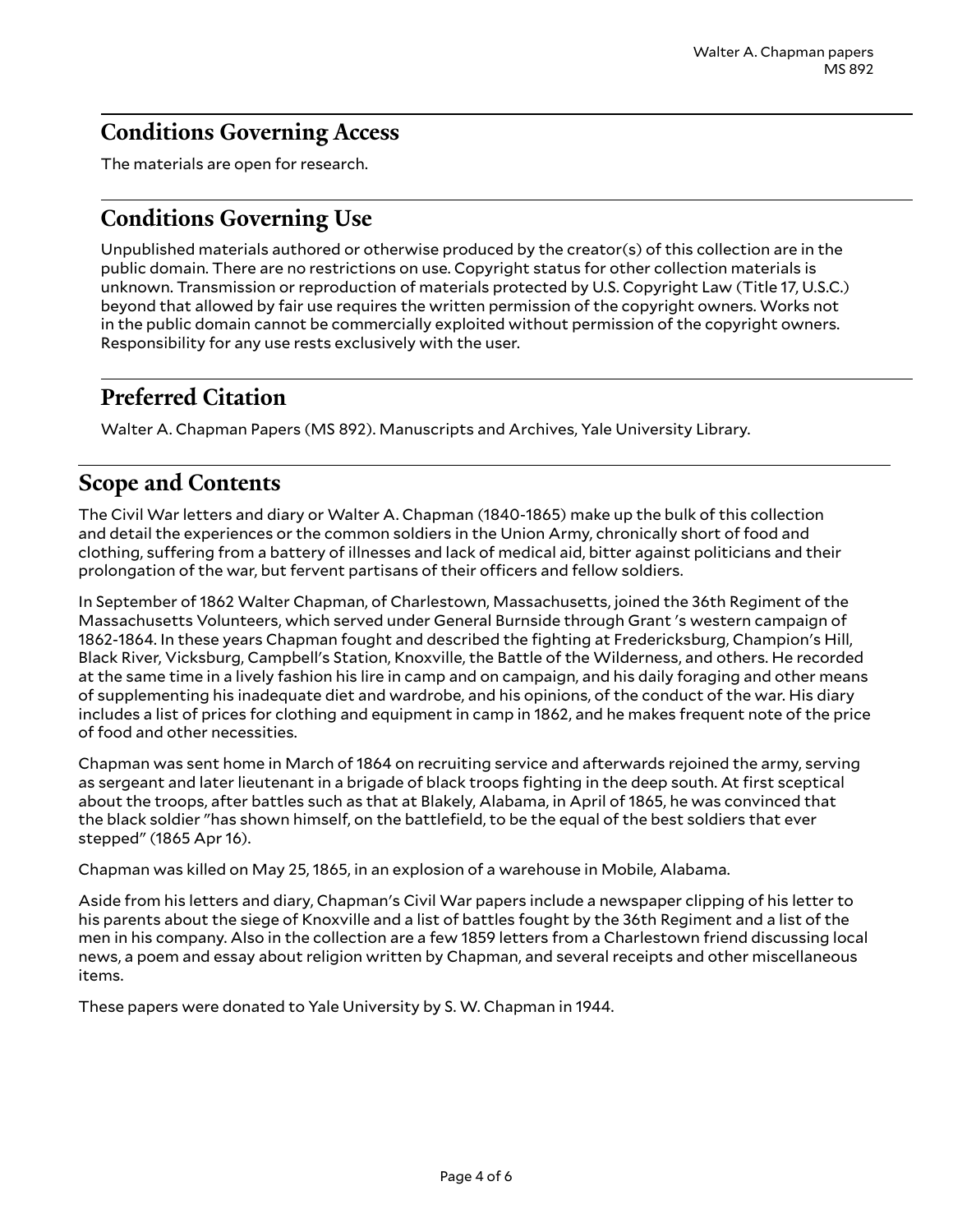## <span id="page-4-1"></span><span id="page-4-0"></span>**Collection Contents Original accession**

| b. 1, f. 1-11 | Correspondence<br>A copy of this material is available in digital form from Manuscripts and Archives.<br>Contact Manuscripts and Archives at mssa.assist@yale.edu to request access to | 1859, 1862-1865               |
|---------------|----------------------------------------------------------------------------------------------------------------------------------------------------------------------------------------|-------------------------------|
|               | the digital copy.                                                                                                                                                                      |                               |
| b. 1, f. 12   | Diary                                                                                                                                                                                  | 1863<br>January-1864<br>March |
| b. 1, f. 13   | Poem                                                                                                                                                                                   | 1861?                         |
| b. 1, f. 13   | Essay on religion                                                                                                                                                                      | 1861?                         |
| b. 1, f. 14   | Newspaper clipping of letter about the siege of Knoxville                                                                                                                              | 1864 January 30               |
| b. 1, f. 14   | List of battles of the 36th Regiment of Massachusetts Volunteers, and list of men<br>in W.A.C.'s company                                                                               | [1865]                        |
| b. 1, f. 15   | Receipts                                                                                                                                                                               | 1856, 1860                    |
| b. 1, f. 15   | Miscellaneous                                                                                                                                                                          | 1859                          |